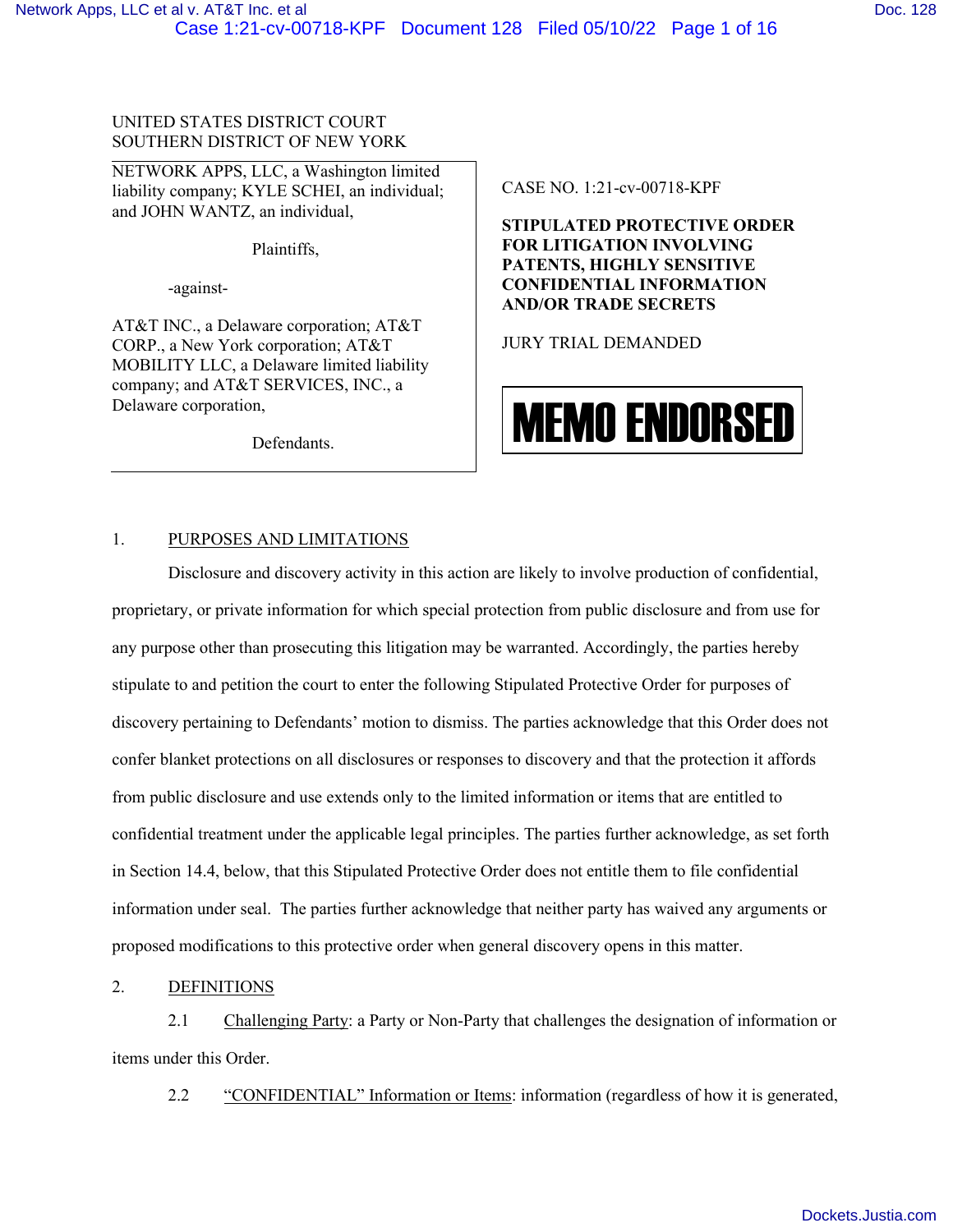## Case 1:21-cv-00718-KPF Document 128 Filed 05/10/22 Page 2 of 16

stored or maintained) or tangible things that qualify for protection under Federal Rule of Civil Procedure  $26(c)$ .

2.3 Counsel (without qualifier): Outside Counsel of Record and House Counsel (as well as their support staff).

2.4 Designating Party: a Party or Non-Party that designates information or items that it produces in disclosures or in responses to discovery as "CONFIDENTIAL" or "HIGHLY CONFIDENTIAL – ATTORNEYS' EYES ONLY".

2.5 Disclosure or Discovery Material: all items or information, regardless of the medium or manner in which it is generated, stored, or maintained (including, among other things, testimony, transcripts, and tangible things), that are produced or generated in disclosures or responses to discovery in this matter.

2.6 Expert: a person with specialized knowledge or experience in a matter pertinent to the litigation who (1) has been retained by a Party or its counsel to serve as an expert witness or as a consultant in this action, (2) is not a past or current employee of a Party or of a Party's competitor, and (3) at the time of retention, is not anticipated to become an employee of a Party or of a Party's competitor.

2.7 "HIGHLY CONFIDENTIAL – ATTORNEYS' EYES ONLY" Information or Items: extremely sensitive "Confidential Information or Items," disclosure of which to another Party or Non-Party would create a substantial risk of serious harm that could not be avoided by less restrictive means.

2.8 House Counsel: attorneys who are employees of a party to this action. House Counsel does not include Outside Counsel of Record or any other outside counsel.

2.9 Non-Party: any natural person, partnership, corporation, association, or other legal entity not named as a Party to this action.

2.10 Outside Counsel of Record: attorneys who are not employees of a party to this action but are retained to represent or advise a party to this action and have appeared in this action on behalf of that party or are affiliated with a law firm which has appeared on behalf of that party.

2.11 Party: any party to this action, including all of its officers, directors, employees, consultants, retained experts, and Outside Counsel of Record (and their support staffs).

-2-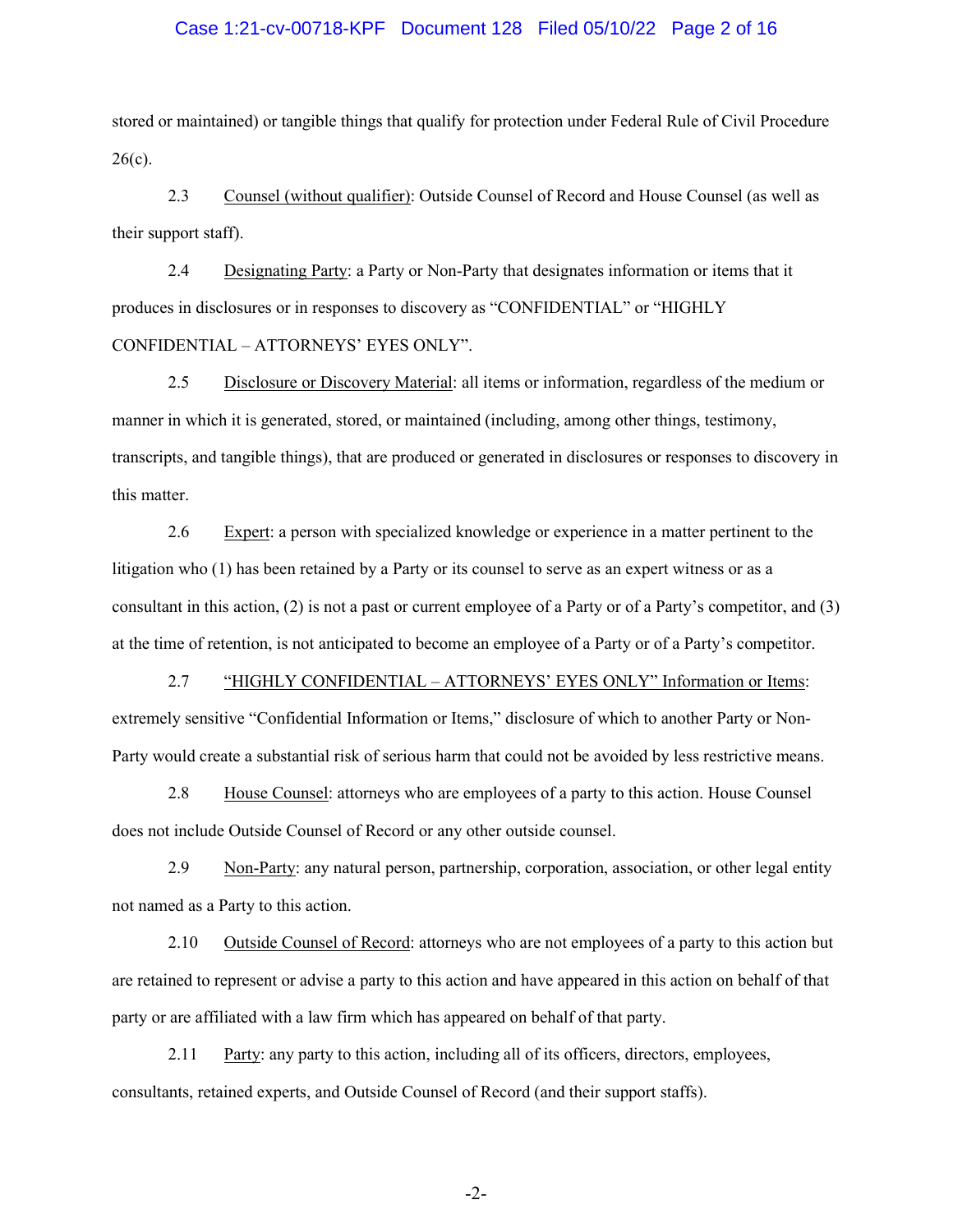## Case 1:21-cv-00718-KPF Document 128 Filed 05/10/22 Page 3 of 16

2.12 Producing Party: a Party or Non-Party that produces Disclosure or Discovery Material in this action.

2.13 Professional Vendors: persons or entities that provide litigation support services (e.g., photocopying, videotaping, translating, preparing exhibits or demonstrations, and organizing, storing, or retrieving data in any form or medium) and their employees and subcontractors.

2.14 Protected Material: any Disclosure or Discovery Material that is designated as "CONFIDENTIAL," or as "HIGHLY CONFIDENTIAL – ATTORNEYS' EYES ONLY."

2.15 Receiving Party: a Party that receives Disclosure or Discovery Material from a Producing Party.

#### 3. SCOPE

The protections conferred by this Stipulation and Order cover not only Protected Material (as defined above), but also (1) any information copied or extracted from Protected Material; (2) all copies, excerpts, summaries, or compilations of Protected Material; and (3) any testimony, conversations, or presentations by Parties or their Counsel that might reveal Protected Material. However, the protections conferred by this Stipulation and Order do not cover the following information: (a) any information that is in the public domain at the time of disclosure to a Receiving Party or becomes part of the public domain after its disclosure to a Receiving Party as a result of publication not involving a violation of this Order, including becoming part of the public record through trial or otherwise; and (b) any information known to the Receiving Party prior to the disclosure or obtained by the Receiving Party after the disclosure from a source who obtained the information lawfully and under no obligation of confidentiality to the Designating Party. Any use of Protected Material at trial shall be governed by a separate agreement or order.

# 4. DURATION

Even after final disposition of this litigation, the confidentiality obligations imposed by this Order shall remain in effect until a Designating Party agrees otherwise in writing or a court order otherwise directs. Final disposition shall be deemed to be the later of (1) dismissal of all claims and defenses in this action, with or without prejudice; and (2) final judgment herein after the completion and exhaustion of all

-3-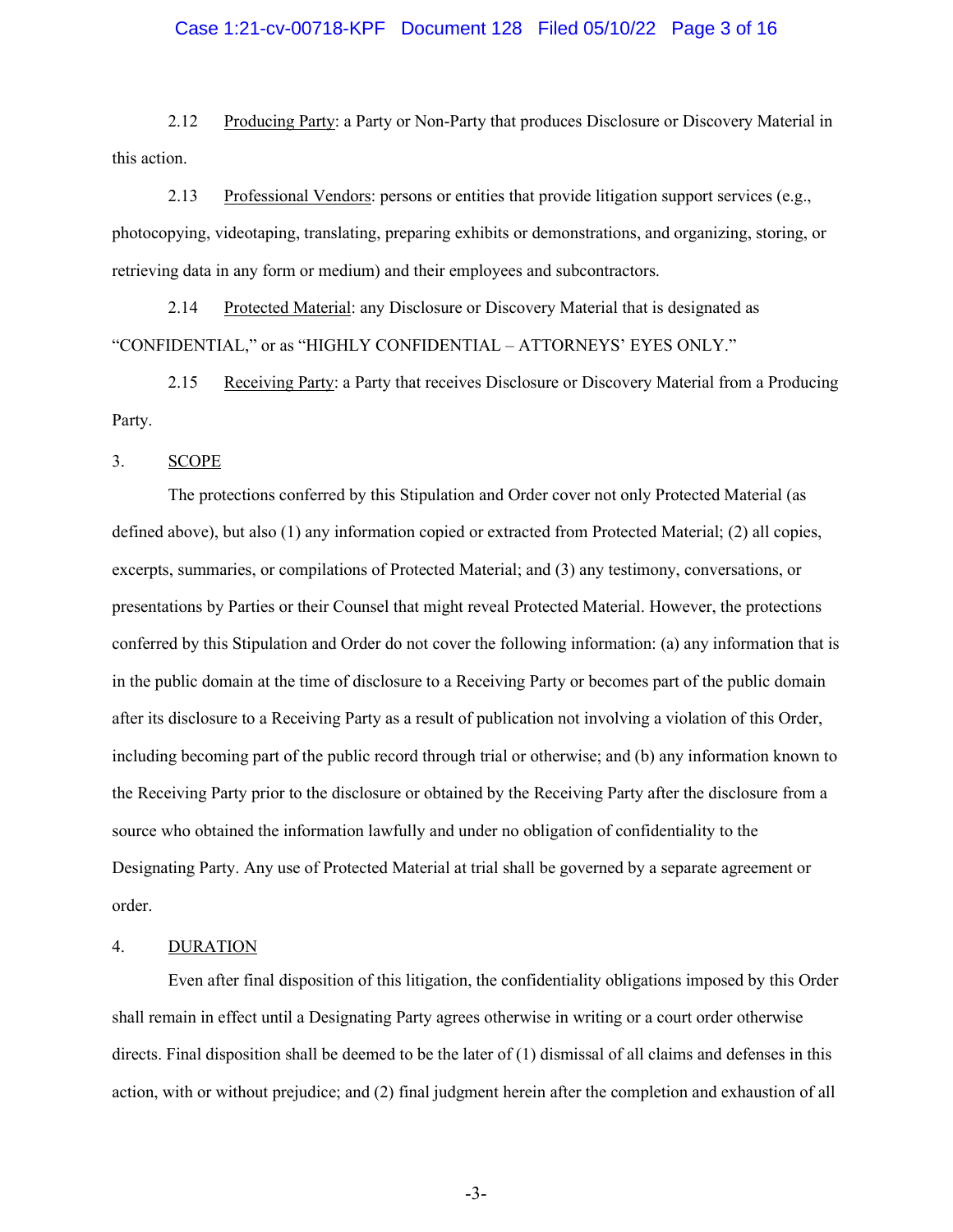## Case 1:21-cv-00718-KPF Document 128 Filed 05/10/22 Page 4 of 16

appeals, rehearings, remands, trials, or reviews of this action, including the time limits for filing any motions or applications for extension of time pursuant to applicable law.

#### 5. DESIGNATING PROTECTED MATERIAL

5.1 Exercise of Restraint and Care in Designating Material for Protection. Each Party or Non-Party that designates information or items for protection under this Order must take care to limit any such designation to specific material that qualifies under the appropriate standards. To the extent it is practical to do so, the Designating Party must designate for protection only those parts of material, documents, items, or oral or written communications that qualify – so that other portions of the material, documents, items, or communications for which protection is not warranted are not swept unjustifiably within the ambit of this Order.

Mass, indiscriminate, or routinized designations are prohibited. Designations that are shown to be clearly unjustified or that have been made for an improper purpose (e.g., to unnecessarily encumber or retard the case development process or to impose unnecessary expenses and burdens on other parties) expose the Designating Party to sanctions.

If it comes to a Designating Party's attention that information or items that it designated for protection do not qualify for protection at all or do not qualify for the level of protection initially asserted, that Designating Party must promptly notify all other parties that it is withdrawing the mistaken designation.

5.2 Manner and Timing of Designations. Except as otherwise provided in this Order (see, e.g., second paragraph of section 5.2(a) below), or as otherwise stipulated or ordered, Disclosure or **Discovery** 

Material that qualifies for protection under this Order must be clearly so designated before the material is disclosed or produced.

Designation in conformity with this Order requires:

(a) for information in documentary form (e.g., paper or electronic documents, but excluding transcripts of depositions or other pretrial or trial proceedings), that the Producing Party affix the legend "CONFIDENTIAL" or "HIGHLY CONFIDENTIAL – ATTORNEYS' EYES ONLY" to each page that

-4-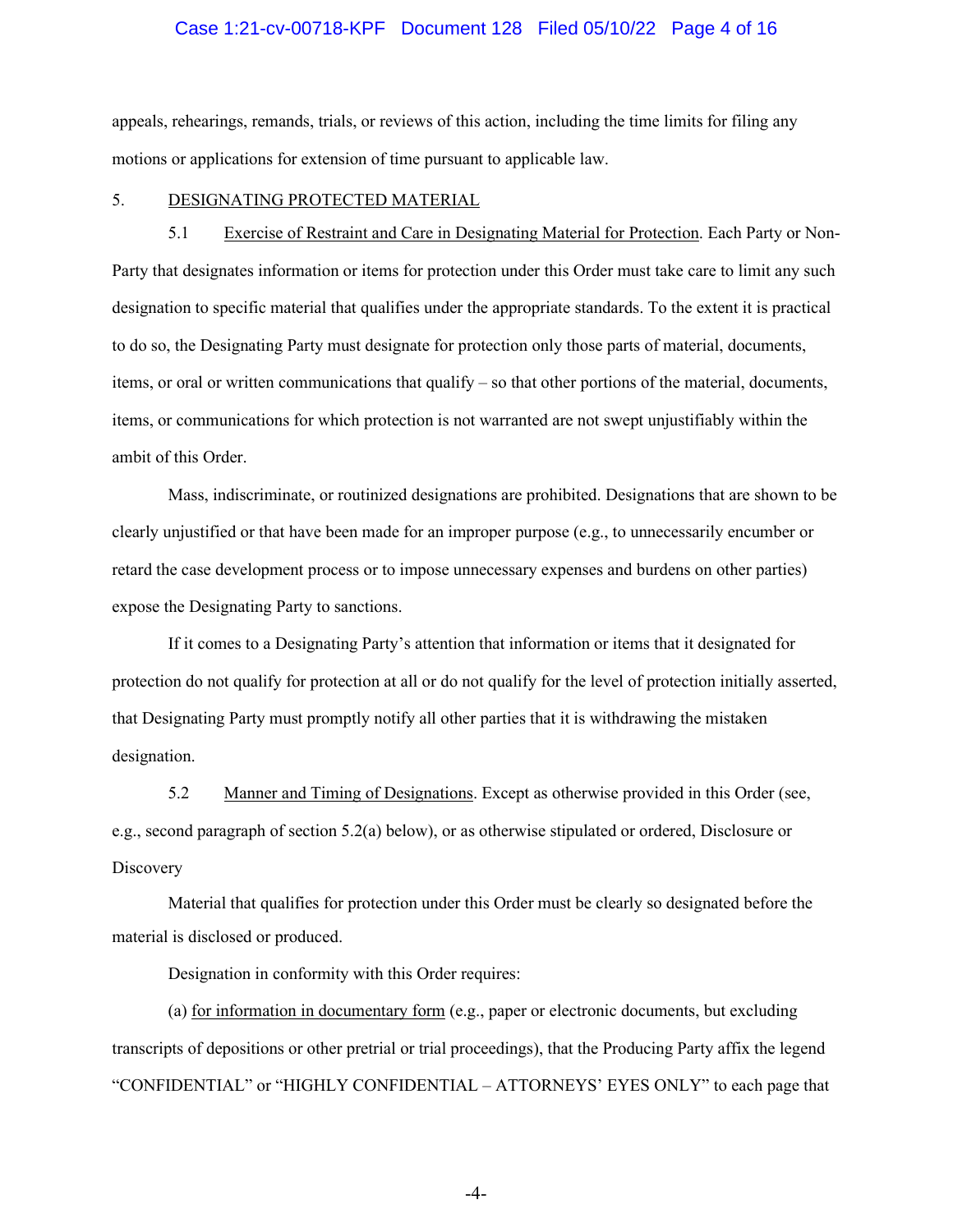## Case 1:21-cv-00718-KPF Document 128 Filed 05/10/22 Page 5 of 16

contains protected material. If only a portion or portions of the material on a page qualifies for protection, the Producing Party also must clearly identify the protected portion(s) (e.g., by making appropriate markings in the margins) and must specify, for each portion, the level of protection being asserted.

A Party or Non-Party that makes original documents or materials available for inspection need not designate them for protection until after the inspecting Party has indicated which material it would like copied and produced. During the inspection and before the designation, all of the material made available for inspection shall be deemed "HIGHLY CONFIDENTIAL – ATTORNEYS' EYES ONLY." After the inspecting Party has identified the documents it wants copied and produced, the Producing Party must determine which documents, or portions thereof, qualify for protection under this Order. Then, before producing the specified documents, the Producing Party must affix the appropriate legend ("CONFIDENTIAL" or "HIGHLY CONFIDENTIAL – ATTORNEYS' EYES ONLY") to each page that contains Protected Material. If only a portion or portions of the material on a page qualifies for protection, the Producing Party also must clearly identify the protected portion(s) (e.g., by making appropriate markings in the margins) and must specify, for each portion, the level of protection being asserted.

(b) for testimony given in deposition or in other pretrial or trial proceedings, that the Designating Party identify on the record, before the close of the deposition, hearing, or other proceeding, all protected testimony and specify the level of protection being asserted. When it is impractical to identify separately each portion of testimony that is entitled to protection and it appears that substantial portions of the testimony may qualify for protection, the Designating Party may invoke on the record (before the deposition, hearing, or other proceeding is concluded) a right to have up to 21 days to identify the specific portions of the testimony as to which protection is sought and to specify the level of protection being asserted. Only those portions of the testimony that are appropriately designated for protection within the 21 days shall be covered by the provisions of this Stipulated Protective Order. Alternatively, a Designating Party may specify, at the deposition or up to 21 days afterwards if that period is properly invoked, that the entire transcript shall be treated as "CONFIDENTIAL" or "HIGHLY CONFIDENTIAL – ATTORNEYS' EYES ONLY."

-5-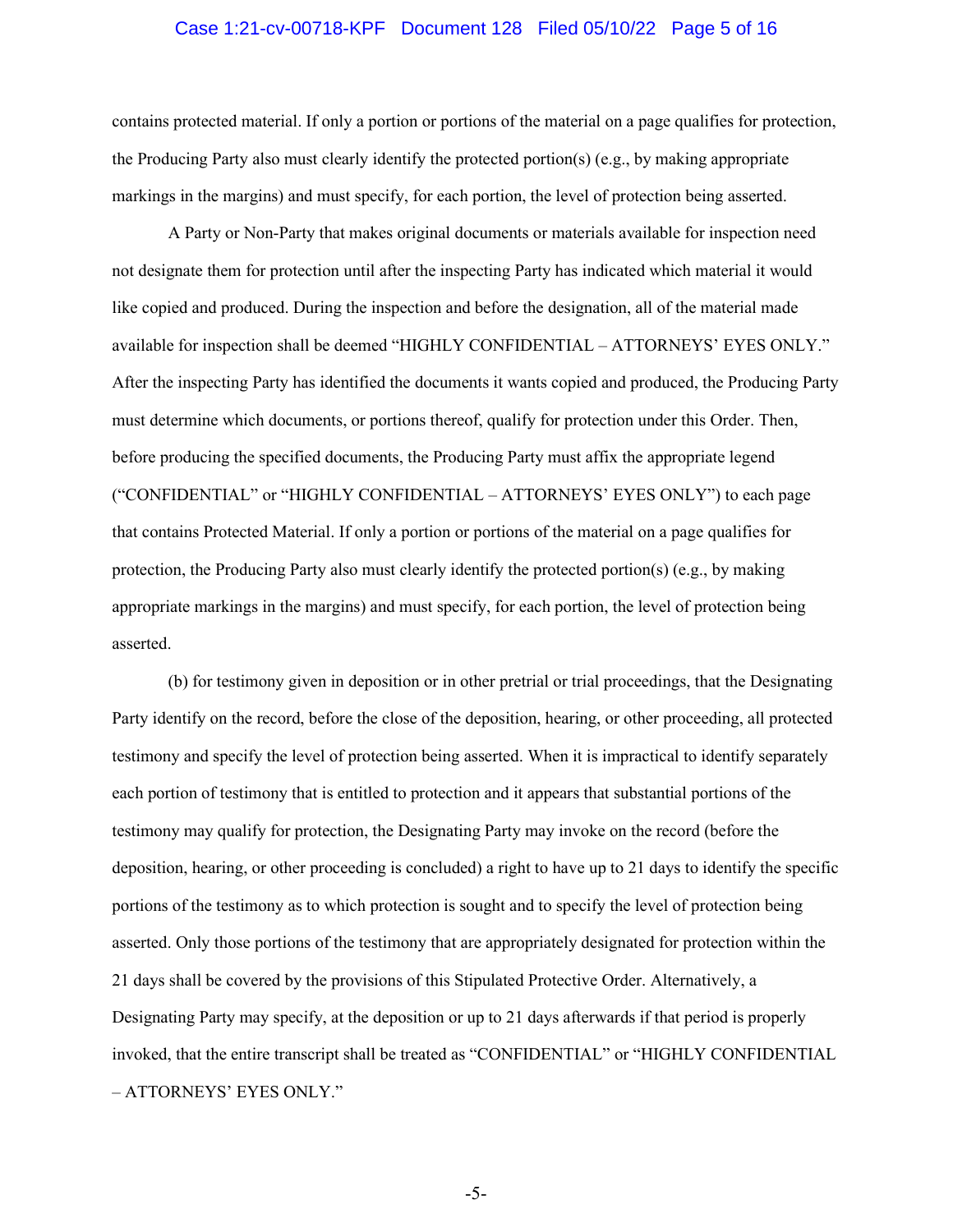# Case 1:21-cv-00718-KPF Document 128 Filed 05/10/22 Page 6 of 16

Parties shall give the other parties notice if they reasonably expect a deposition, hearing or other proceeding to include Protected Material so that the other parties can ensure that only authorized individuals who have signed the "Acknowledgment and Agreement to Be Bound" (Exhibit A) are present at those proceedings. The use of a document as an exhibit at a deposition shall not in any way affect its designation as "CONFIDENTIAL" or "HIGHLY CONFIDENTIAL – ATTORNEYS' EYES ONLY."

Transcripts containing Protected Material shall have an obvious legend on the title page that the transcript contains Protected Material, and the title page shall be followed by a list of all pages (including line numbers as appropriate) that have been designated as Protected Material and the level of protection being asserted by the Designating Party. The Designating Party shall inform the court reporter of these requirements. Any transcript that is prepared before the expiration of a 21-day period for designation shall be treated during that period as if it had been designated "HIGHLY CONFIDENTIAL – ATTORNEYS' EYES ONLY" in its entirety unless otherwise agreed. After the expiration of that period, the transcript shall be treated only as actually designated.

(c) for information produced in some form other than documentary and for any other tangible items, that the Producing Party affix in a prominent place on the exterior of the container or containers in which the information or item is stored the legend "CONFIDENTIAL" or "HIGHLY CONFIDENTIAL – ATTORNEYS' EYES ONLY". If only a portion or portions of the information or item warrant protection, the Producing Party, to the extent practicable, shall identify the protected portion(s) and specify the level of protection being asserted.

5.3 Inadvertent Failures to Designate. If timely corrected, an inadvertent failure to designate qualified information or items does not, standing alone, waive the Designating Party's right to secure protection under this Order for such material. Upon timely correction of a designation, the Receiving Party must make reasonable efforts to assure that the material is treated in accordance with the provisions of this Order.

#### 6. CHALLENGING CONFIDENTIALITY DESIGNATIONS

6.1 Timing of Challenges. Any Party or Non-Party may challenge a designation of confidentiality at any time. Unless a prompt challenge to a Designating Party's confidentiality designation

-6-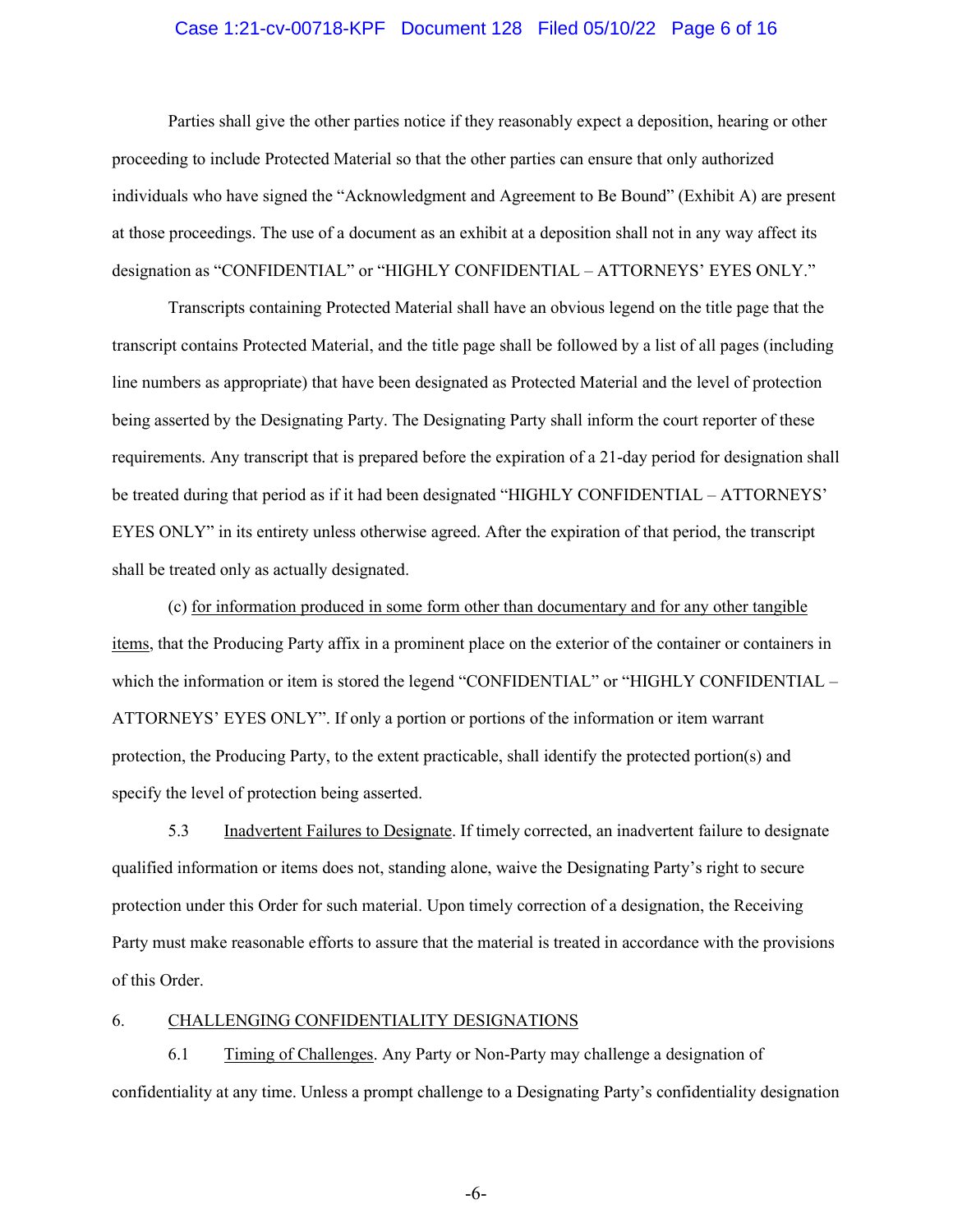## Case 1:21-cv-00718-KPF Document 128 Filed 05/10/22 Page 7 of 16

is necessary to avoid foreseeable, substantial unfairness, unnecessary economic burdens, or a significant disruption or delay of the litigation, a Party does not waive its right to challenge a confidentiality designation by electing not to mount a challenge promptly after the original designation is disclosed.

6.2 Meet and Confer. The Challenging Party shall initiate the dispute resolution process by providing written notice of each designation it is challenging and describing the basis for each challenge. To avoid ambiguity as to whether a challenge has been made, the written notice must recite that the challenge to confidentiality is being made in accordance with this specific paragraph of the Protective Order. The parties shall attempt to resolve each challenge in good faith and must begin the process by conferring directly (in voice to voice dialogue; other forms of communication are not sufficient) within 14 days of the date of service of notice. In conferring, the Challenging Party must explain the basis for its belief that the confidentiality designation was not proper and must give the Designating Party an opportunity to review the designated material, to reconsider the circumstances, and, if no change in designation is offered, to explain the basis for the chosen designation. A Challenging Party may proceed to the next stage of the challenge process only if it has engaged in this meet and confer process first or establishes that the Designating Party is unwilling to participate in the meet and confer process in a timely manner.

6.3 Judicial Intervention. If the Parties cannot resolve a challenge without court intervention, the Designating Party shall file and serve a motion to retain confidentiality within 21 days of the initial notice of challenge or within 14 days of the parties agreeing that the meet and confer process will not resolve their dispute, whichever is earlier. Each such motion must be accompanied by a competent declaration affirming that the movant has complied with the meet and confer requirements imposed in the preceding paragraph. Failure by the Designating Party to make such a motion including the required declaration within 21 days (or 14 days, if applicable) shall automatically waive the confidentiality designation for each challenged designation. In addition, the Challenging Party may file a motion challenging a confidentiality designation at any time if there is good cause for doing so, including a challenge to the designation of a deposition transcript or any portions thereof. Any motion brought pursuant to this provision must be accompanied by a competent declaration affirming that the movant has

-7-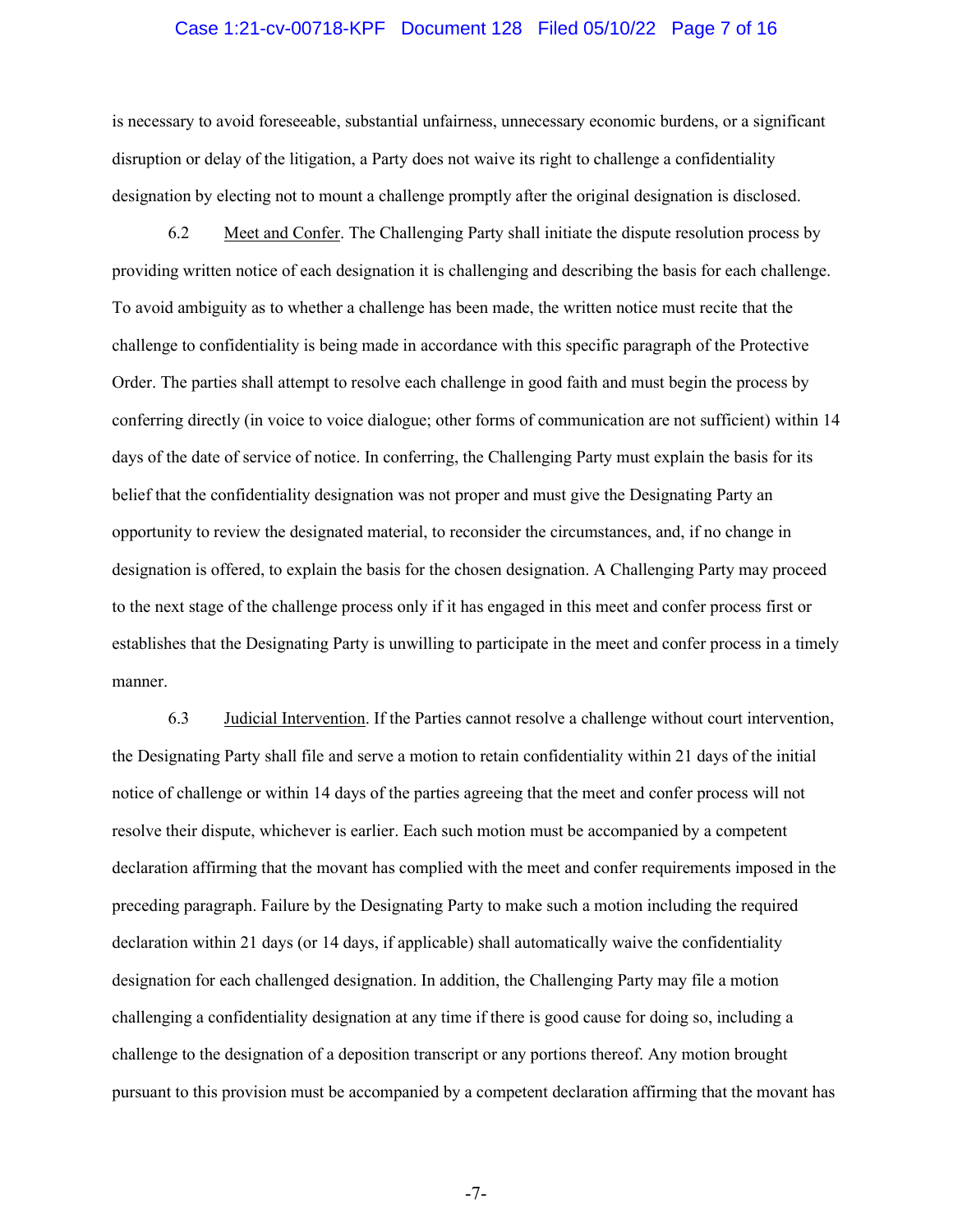# Case 1:21-cv-00718-KPF Document 128 Filed 05/10/22 Page 8 of 16

complied with the meet and confer requirements imposed by the preceding paragraph.

The burden of persuasion in any such challenge proceeding shall be on the Designating Party. Frivolous challenges and those made for an improper purpose (e.g., to harass or impose unnecessary expenses and burdens on other parties) may expose the Challenging Party to sanctions. Unless the Designating Party has waived the confidentiality designation by failing to file a motion to retain confidentiality as described above, all parties shall continue to afford the material in question the level of protection to which it is entitled under the Producing Party's designation until the court rules on the challenge.

#### 7. ACCESS TO AND USE OF PROTECTED MATERIAL

7.1 Basic Principles. A Receiving Party may use Protected Material that is disclosed or produced by another Party or by a Non-Party in connection with this case only for prosecuting, defending, or attempting to settle this litigation. Such Protected Material may be disclosed only to the categories of persons and under the conditions described in this Order. When the litigation has been terminated, a Receiving Party must comply with the provisions of section 15 below (FINAL DISPOSITION).

Protected Material must be stored and maintained by a Receiving Party at a location and in a secure manner that ensures that access is limited to the persons authorized under this Order.

7.2 Disclosure of "CONFIDENTIAL" Information or Items. Unless otherwise ordered by the court or permitted in writing by the Designating Party, a Receiving Party may disclose any information or item designated "CONFIDENTIAL" only to:

(a) the Receiving Party's Outside Counsel of Record in this action, as well as employees of said Outside Counsel of Record to whom it is reasonably necessary to disclose the information for this litigation and who have signed the "Acknowledgment and Agreement to Be Bound" that is attached hereto as Exhibit A;

(b) the officers, directors, and employees (including House Counsel) of the Receiving Party to whom disclosure is reasonably necessary for this litigation and who have signed the "Acknowledgment and Agreement to Be Bound" (Exhibit A);

(c) Experts (as defined in this Order) of the Receiving Party to whom disclosure is reasonably

-8-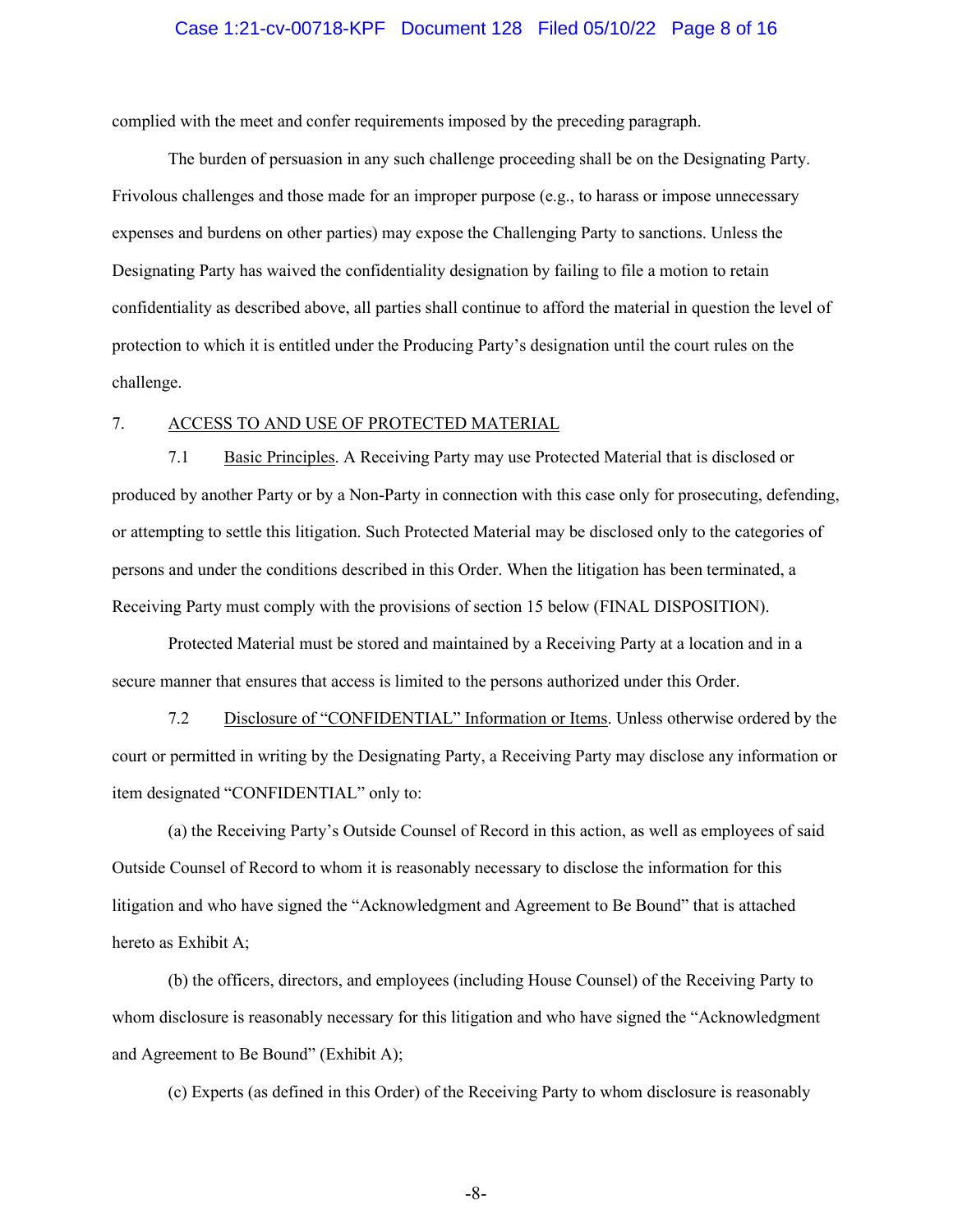# Case 1:21-cv-00718-KPF Document 128 Filed 05/10/22 Page 9 of 16

necessary for this litigation and who have signed the "Acknowledgment and Agreement to Be Bound" (Exhibit A);

(d) the court and its personnel;

(e) court reporters and their staff, professional jury or trial consultants, and Professional Vendors to whom disclosure is reasonably necessary for this litigation and who have signed the "Acknowledgment and Agreement to Be Bound" (Exhibit A);

(f) during their depositions, witnesses in the action to whom disclosure is reasonably necessary and who have signed the "Acknowledgment and Agreement to Be Bound" (Exhibit A), unless otherwise agreed by the Designating Party or ordered by the court. Pages of transcribed deposition testimony or exhibits to depositions that reveal Protected Material must be separately bound by the court reporter and may not be disclosed to anyone except as permitted under this Stipulated Protective Order.

(g) the author or recipient of a document containing the information or a custodian or other person who otherwise possessed or knew the information.

7.3 Disclosure of "HIGHLY CONFIDENTIAL – ATTORNEYS' EYES ONLY" Information or Items. Unless otherwise ordered by the court or permitted in writing by the Designating Party, a Receiving Party may disclose any information or item designated "HIGHLY CONFIDENTIAL – ATTORNEYS' EYES ONLY" only to:

(a) the Receiving Party's Outside Counsel of Record in this action, as well as employees of said Outside Counsel of Record to whom it is reasonably necessary to disclose the information for this litigation and who have signed the "Acknowledgment and Agreement to Be Bound" that is attached hereto as Exhibit A;

(b) Experts of the Receiving Party (1) to whom disclosure is reasonably necessary for this litigation, (2) who have signed the "Acknowledgment and Agreement to Be Bound" (Exhibit A), and (3) as to whom the procedures set forth in paragraph 7.4(a), below, have been followed];

(c) the court and its personnel;

(d) court reporters and their staff, professional jury or trial consultants, and Professional Vendors to whom disclosure is reasonably necessary for this litigation and who have signed the "Acknowledgment

-9-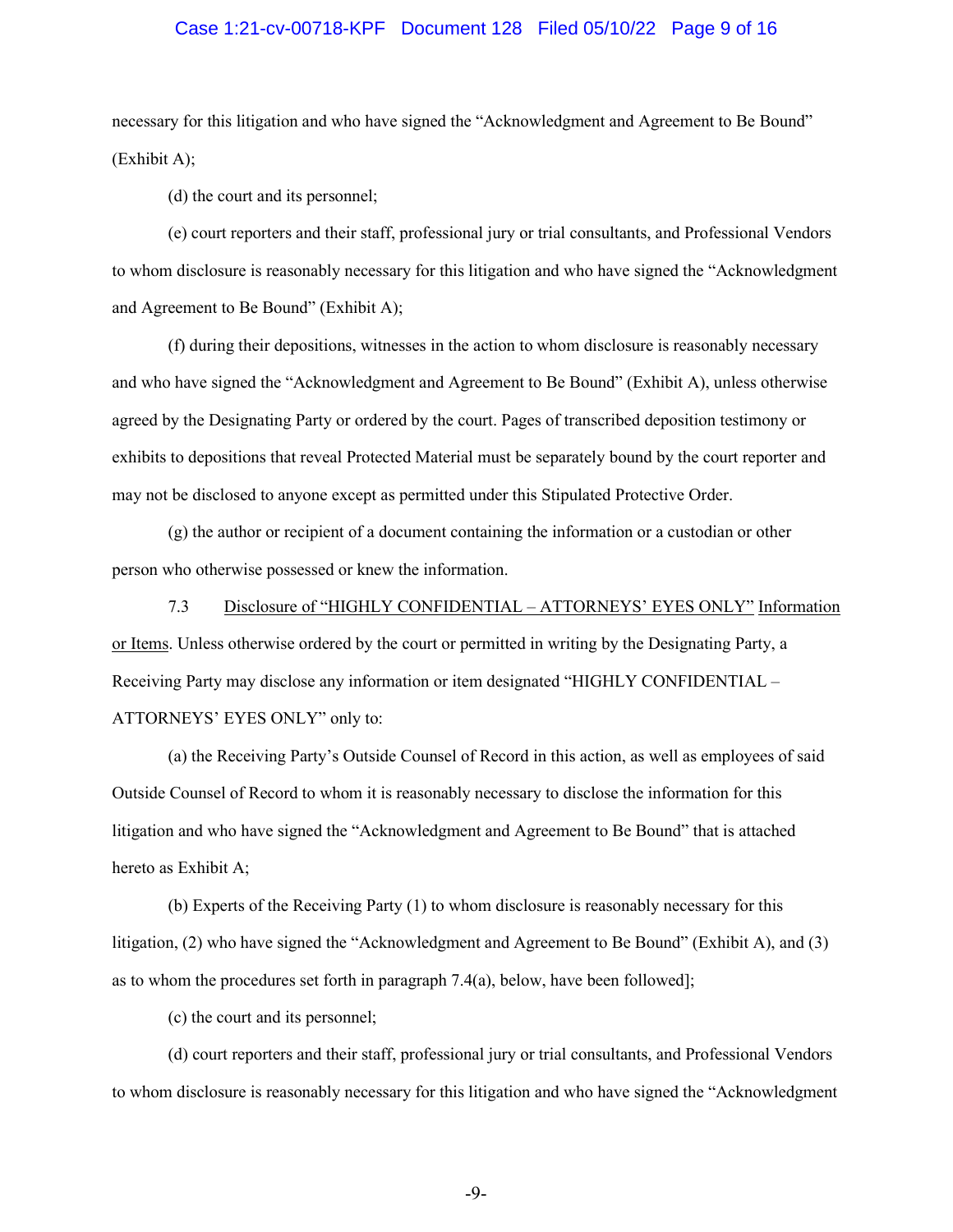# Case 1:21-cv-00718-KPF Document 128 Filed 05/10/22 Page 10 of 16

and Agreement to Be Bound" (Exhibit A); and

(e) the author or recipient of a document containing the information or a custodian or other person who otherwise possessed or knew the information.

7.4 Procedures for Approving or Objecting to Disclosure of "HIGHLY CONFIDENTIAL – ATTORNEYS' EYES ONLY" Information or Items to Experts.

(a) Unless otherwise ordered by the court or agreed to in writing by the Designating Party, a Party that seeks to disclose to an Expert (as defined in this Order) any information or item that has been designated "HIGHLY CONFIDENTIAL – ATTORNEYS' EYES ONLY" pursuant to paragraph 7.3(b) first must make a written request to the Designating Party that (1) identifies the general categories of "HIGHLY CONFIDENTIAL – ATTORNEYS' EYES ONLY" information that the Receiving Party seeks permission to disclose to the Expert, (2) sets forth the full name of the Expert and the city and state of his or her primary residence, (3) attaches a copy of the Expert's current resume, (4) identifies the Expert's current employer(s), (5) identifies each person or entity from whom the Expert has received compensation or funding for work in his or her areas of expertise or to whom the expert has provided professional services, including in connection with a litigation, at any time during the preceding five years,<sup>1</sup> and (6) identifies (by name and number of the case, filing date, and location of court) any litigation in connection with which the Expert has offered expert testimony, including through a declaration, report, or testimony at a deposition or trial, during the preceding five years.

(b) A Party that makes a request and provides the information specified in the preceding respective paragraphs may disclose the subject Protected Material to the identified Expert unless, within 14 days of delivering the request, the Party receives a written objection from the Designating Party. Any such objection must set forth in detail the grounds on which it is based.

(c) A Party that receives a timely written objection must meet and confer with the Designating Party (through direct voice to voice dialogue) to try to resolve the matter by agreement within seven days

<sup>&</sup>lt;sup>1</sup> If the Expert believes any of this information is subject to a confidentiality obligation to a third-party, then the Expert should provide whatever information the Expert believes can be disclosed without violating any confidentiality agreements, and the Party seeking to disclose to the Expert shall be available to meet and confer with the Designating Party regarding any such engagement.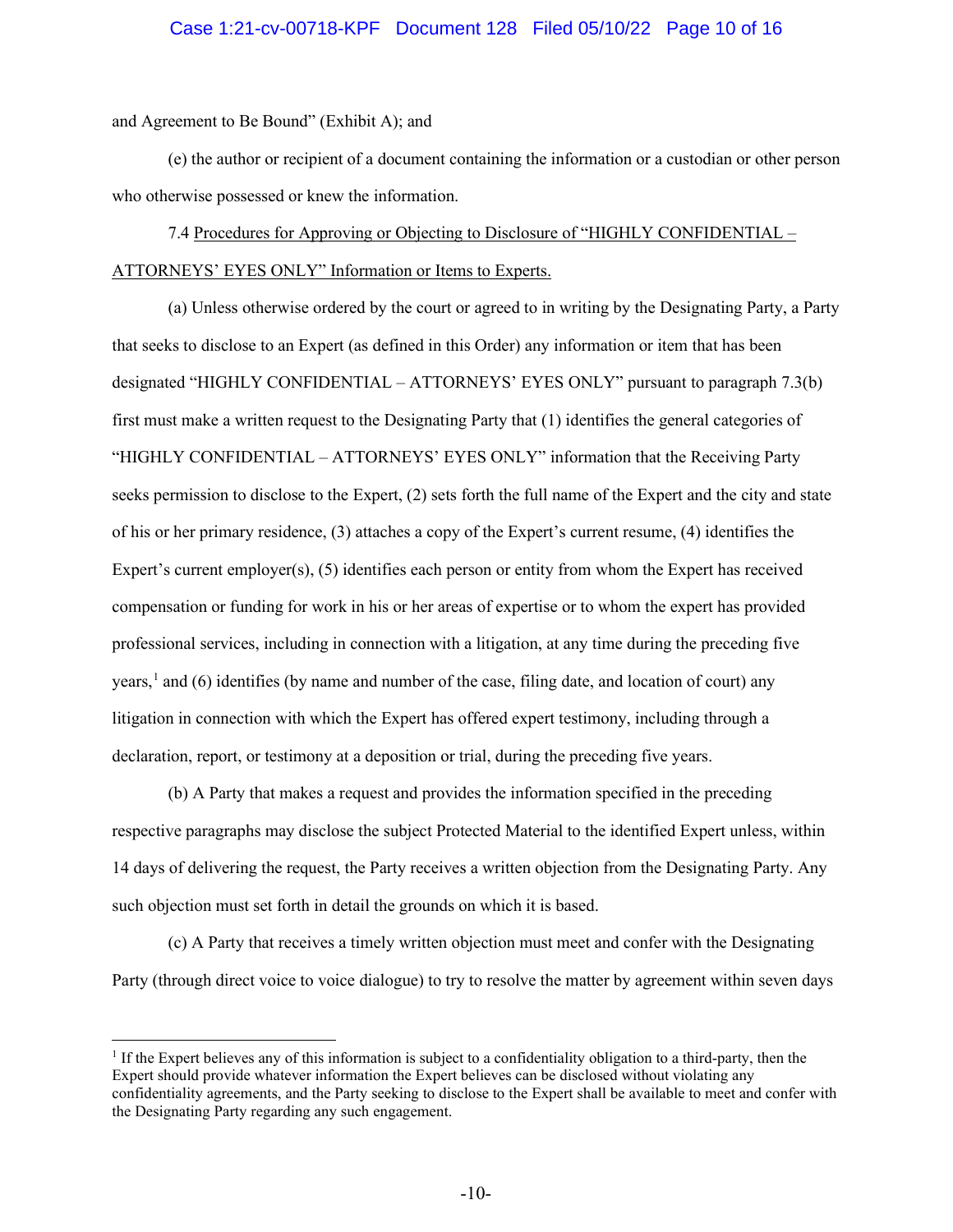## Case 1:21-cv-00718-KPF Document 128 Filed 05/10/22 Page 11 of 16

of the written objection. If no agreement is reached, the Party seeking to make the disclosure to the Expert may file a motion seeking permission from the court to do so. Any such motion must describe the circumstances with specificity, set forth in detail the reasons why the disclosure to the Expert is reasonably necessary, assess the risk of harm that the disclosure would entail, and suggest any additional means that could be used to reduce that risk. In addition, any such motion must be accompanied by a competent declaration describing the parties' efforts to resolve the matter by agreement (i.e., the extent and the content of the meet and confer discussions) and setting forth the reasons advanced by the Designating Party for its refusal to approve the disclosure.

In any such proceeding, the Party opposing disclosure to the Expert shall bear the burden of proving that the risk of harm that the disclosure would entail (under the safeguards proposed) outweighs the Receiving Party's need to disclose the Protected Material to its Expert.

#### 8. PROSECUTION BAR

This Protective Order does not address a Prosecution Bar. When and if a Prosecution Bar becomes necessary in this case, the Parties agree to meet and confer in good faith on such a provision.

## 9. SOURCE CODE

This Protective Order does not cover source code, which consists of extremely sensitive "Confidential Information or Items" representing computer code and associated comments and revision histories, formulas, engineering specifications, or schematics that define or otherwise describe in detail the algorithms or structure of software or hardware designs. When and if production of source code becomes necessary in this case, the Parties agree to meet and confer in good faith in order to agree on a further protective order for source code.

# 10. PROTECTED MATERIAL SUBPOENAED OR ORDERED PRODUCED IN OTHER LITIGATION

If a Party is served with a subpoena or a court order issued in other litigation that compels disclosure of any information or items designated in this action as "CONFIDENTIAL" or "HIGHLY CONFIDENTIAL – ATTORNEYS' EYES ONLY" that Party must:

(a) promptly notify in writing the Designating Party. Such notification shall include a copy of the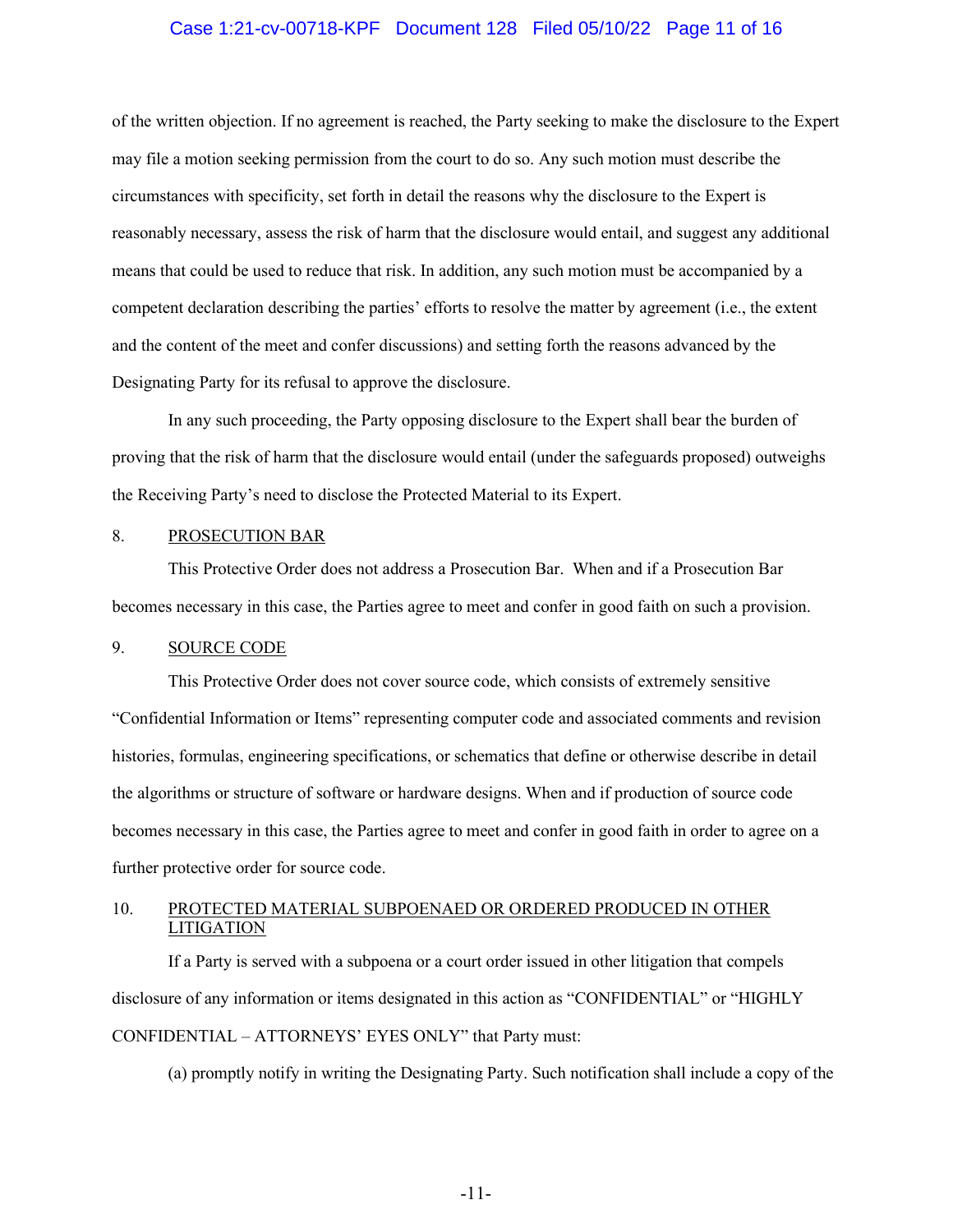# Case 1:21-cv-00718-KPF Document 128 Filed 05/10/22 Page 12 of 16

subpoena or court order;

(b) promptly notify in writing the party who caused the subpoena or order to issue in the other litigation that some or all of the material covered by the subpoena or order is subject to this Protective Order. Such notification shall include a copy of this Stipulated Protective Order; and

(c) cooperate with respect to all reasonable procedures sought to be pursued by the Designating Party whose Protected Material may be affected.

If the Designating Party timely seeks a protective order, the Party served with the subpoena or court order shall not produce any information designated in this action as "CONFIDENTIAL" or "HIGHLY CONFIDENTIAL – ATTORNEYS' EYES ONLY" before a determination by the court from which the subpoena or order issued, unless the Party has obtained the Designating Party's permission. The Designating Party shall bear the burden and expense of seeking protection in that court of its confidential material – and nothing in these provisions should be construed as authorizing or encouraging a Receiving Party in this action to disobey a lawful directive from another court.

# 11. A NON-PARTY'S PROTECTED MATERIAL SOUGHT TO BE PRODUCED IN THIS LITIGATION

(a) The terms of this Order are applicable to information produced by a Non-Party in this action and designated as "CONFIDENTIAL" or "HIGHLY CONFIDENTIAL – ATTORNEYS' EYES ONLY". Such information produced by Non-Parties in connection with this litigation is protected by the remedies and relief provided by this Order. Nothing in these provisions should be construed as prohibiting a Non-Party from seeking additional protections.

(b) In the event that a Party is required, by a valid discovery request, to produce a Non-Party's confidential information in its possession, and the Party is subject to an agreement with the Non-Party not to produce the Non-Party's confidential information, then the Party shall:

1. promptly notify in writing the Requesting Party and the Non-Party that some or all of the information requested is subject to a confidentiality agreement with a Non-Party;

2. promptly provide the Non-Party with a copy of the Stipulated Protective Order in this litigation, the relevant discovery request(s), and a reasonably specific description of the information

-12-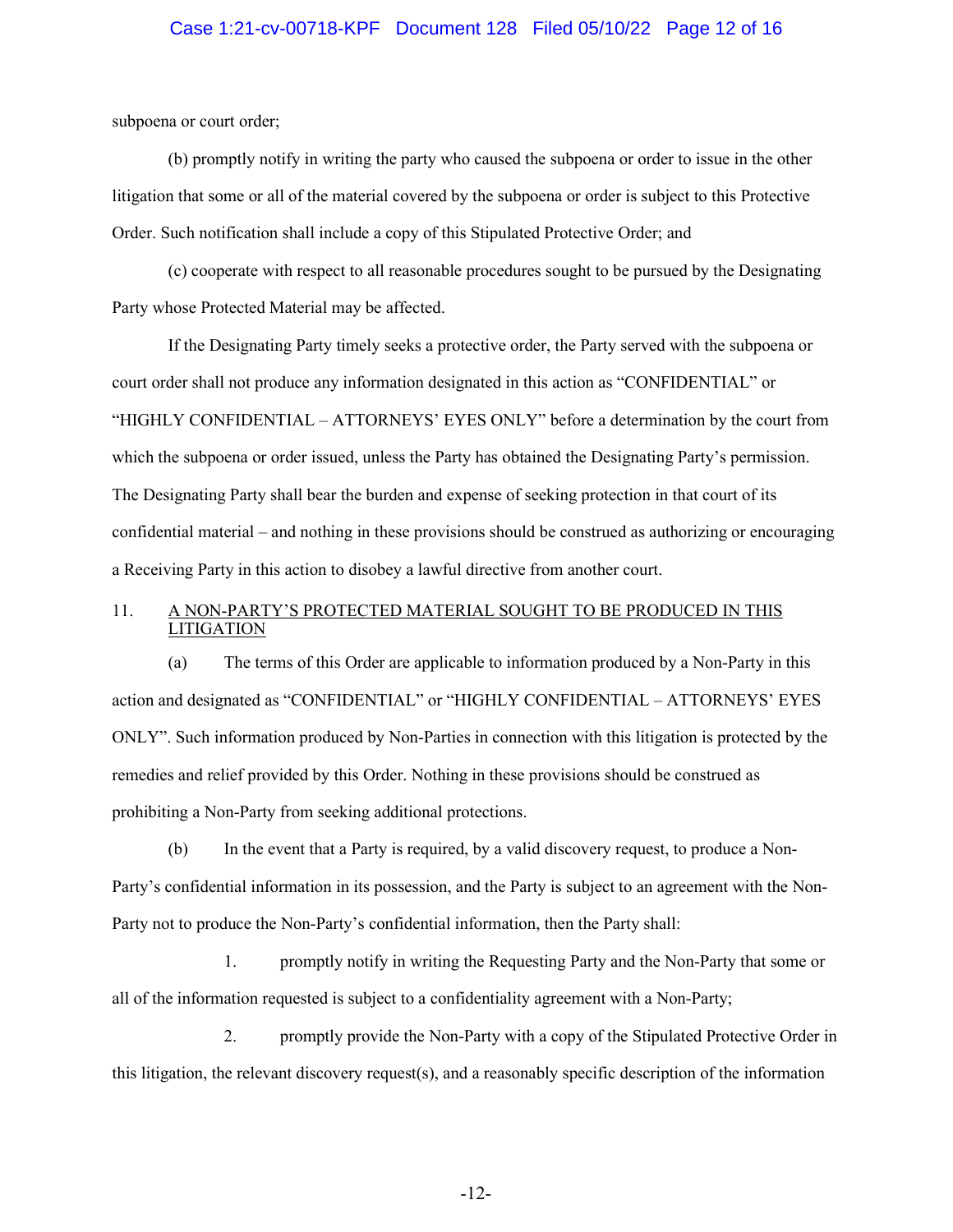## Case 1:21-cv-00718-KPF Document 128 Filed 05/10/22 Page 13 of 16

requested; and

3. make the information requested available for inspection by the Non-Party.

(c) If the Non-Party fails to object or seek a protective order from this court within 14 days of receiving the notice and accompanying information, the Receiving Party may produce the Non-Party's confidential information responsive to the discovery request. If the Non-Party timely seeks a protective order, the Receiving Party shall not produce any information in its possession or control that is subject to the confidentiality agreement with the Non-Party before a determination by the court. Absent a court order to the contrary, the Non-Party shall bear the burden and expense of seeking protection in this court of its Protected Material.

#### 12. UNAUTHORIZED DISCLOSURE OF PROTECTED MATERIAL

If a Receiving Party learns that, by inadvertence or otherwise, it has disclosed Protected Material to any person or in any circumstance not authorized under this Stipulated Protective Order, the Receiving Party must immediately (a) notify in writing the Designating Party of the unauthorized disclosures, (b) use its best efforts to retrieve all unauthorized copies of the Protected Material, (c) inform the person or persons to whom unauthorized disclosures were made of all the terms of this Order, and (d) request such person or persons to execute the "Acknowledgment and Agreement to Be Bound" that is attached hereto as Exhibit A.

#### 13. INADVERTENT PRODUCTION OF PRIVILEGED OR OTHERWISE PROTECTED MATERIAL

When a Producing Party gives notice to Receiving Parties that certain inadvertently produced material is subject to a claim of privilege or other protection, the obligations of the Receiving Parties are those set forth in Federal Rule of Civil Procedure  $26(b)(5)(B)$ . This provision is not intended to modify whatever procedure may be established in an e-discovery order that provides for production without prior privilege review. Pursuant to Federal Rule of Evidence 502(d) and (e), insofar as the parties reach an agreement on the effect of disclosure of a communication or information covered by the attorney-client privilege or work product protection, the parties may incorporate their agreement in the stipulated protective order submitted to the court.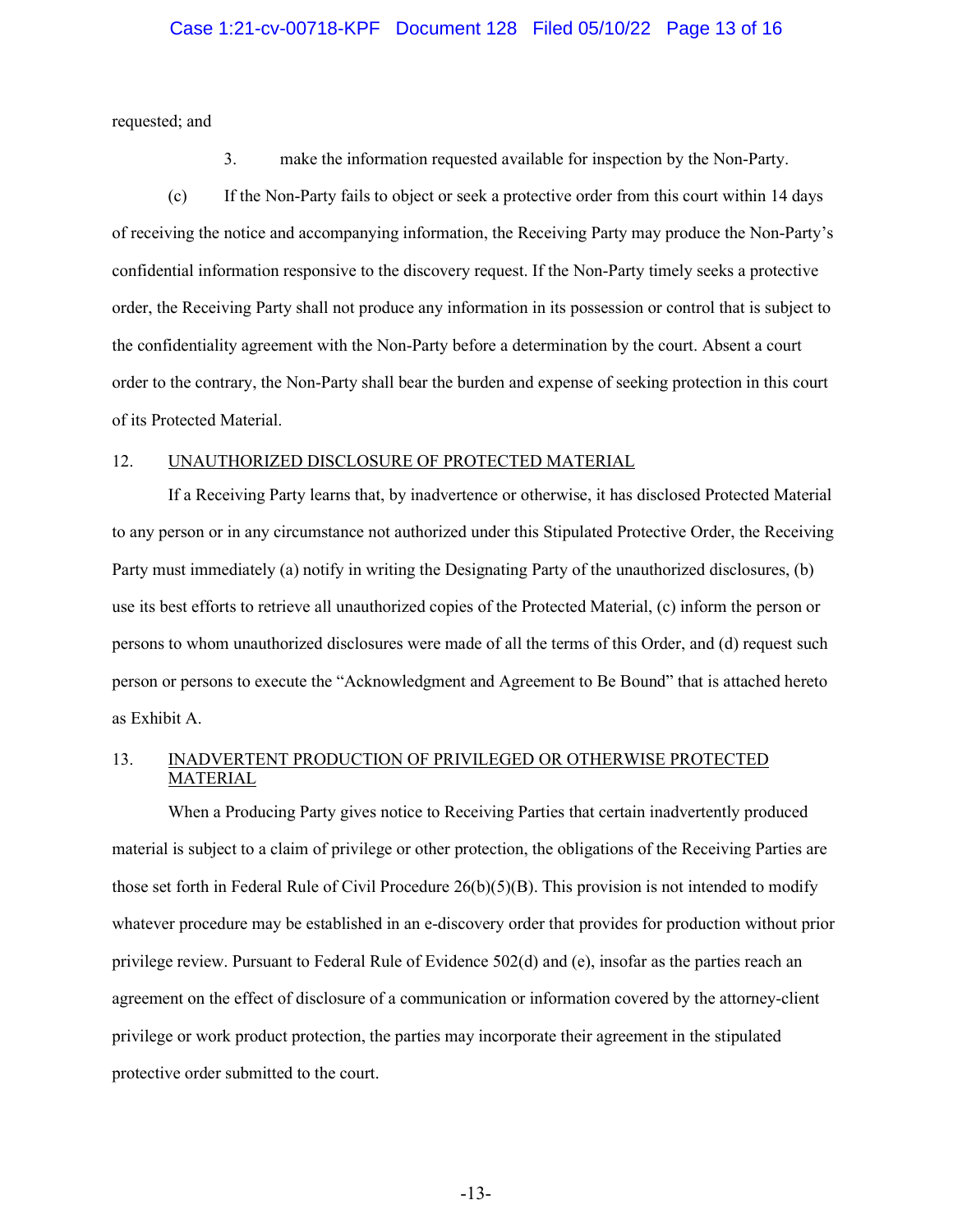## 14. MISCELLANEOUS

14.1 Right to Further Relief. Nothing in this Order abridges the right of any person to seek its modification by the court in the future.

14.2 Right to Assert Other Objections. By stipulating to the entry of this Protective Order no Party waives any right it otherwise would have to object to disclosing or producing any information or item on any ground not addressed in this Stipulated Protective Order. Similarly, no Party waives any right to object on any ground to use in evidence of any of the material covered by this Protective Order.

14.3 Export Control. Disclosure of Protected Material shall be subject to all applicable laws and regulations relating to the export of technical data contained in such Protected Material, including the release of such technical data to foreign persons or nationals in the United States or elsewhere. The Producing Party shall be responsible for identifying any such controlled technical data, and the Receiving Party shall take measures necessary to ensure compliance.

14.4 Filing Protected Material. Without written permission from the Designating Party or a court order secured after appropriate notice to all interested persons, a Party may not file in the public record in this action any Protected Material. Protected Material may only be filed under seal pursuant to a court order authorizing the sealing of the specific Protected Material at issue. A sealing order will issue only upon a request establishing that the Protected Material at issue is privileged, protectable as a trade secret, or otherwise entitled to protection under the law. If a Receiving Party's request to file Protected Material under seal is denied by the court, then the Receiving Party may file the Protected Material in the public record unless otherwise instructed by the court.

#### 15. FINAL DISPOSITION

Within 60 days after the final disposition of this action, as defined in paragraph 4, each Receiving Party must return all Protected Material to the Producing Party or destroy such material. As used in this subdivision, "all Protected Material" includes all copies, abstracts, compilations, summaries, and any other format reproducing or capturing any of the Protected Material. Whether the Protected Material is returned or destroyed, the Receiving Party must submit a written certification to the Producing Party (and, if not the same person or entity, to the Designating Party) by the 60-day deadline that (1) identifies (by

-14-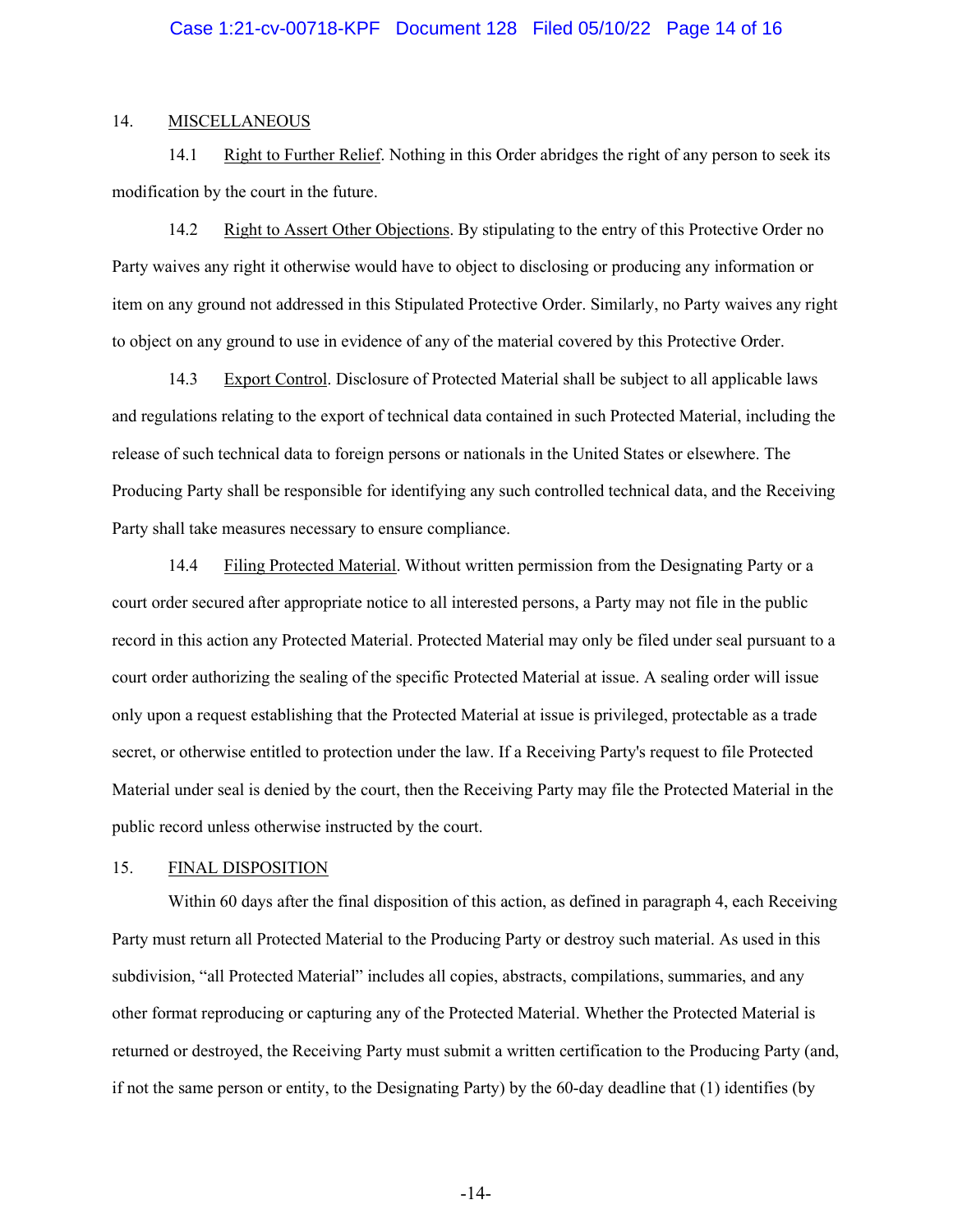# Case 1:21-cv-00718-KPF Document 128 Filed 05/10/22 Page 15 of 16

category, where appropriate) all the Protected Material that was returned or destroyed and (2) affirms that the Receiving Party has not retained any copies, abstracts, compilations, summaries or any other format reproducing or capturing any of the Protected Material. Notwithstanding this provision, Counsel are entitled to retain an archival copy of all pleadings, motion papers, trial, deposition, and hearing transcripts, legal memoranda, correspondence, deposition and trial exhibits, expert reports, attorney work product, and consultant and expert work product, even if such materials contain Protected Material. Any such archival copies that contain or constitute Protected Material remain subject to this Protective Order as set forth in Section 4 (DURATION).

IT IS SO STIPULATED, THROUGH COUNSEL OF RECORD.

| DATED: | May 9, 2022 |                                                      |
|--------|-------------|------------------------------------------------------|
|        |             | Attorneys for Plaintiffs Kyle Schei, John Wantz, and |
| DATED: |             | Network Apps, LLC                                    |
|        | May 9, 2022 |                                                      |
|        |             | Attorneys for Defendants AT&T Mobility LLC and       |
|        |             | AT&T Services, Inc.                                  |

This confidentiality agreement does not bind the Court or any of its personnel. The Court can modify this stipulation at any time. The Court will retain jurisdiction over the terms and conditions of this agreement only for the pendency of this litigation. Any party wishing to make redacted or sealed submissions shall comply with Rule 6(A) of this Court's Individual Rules of Civil Procedure.

Dated: May 10, 2022 New York, New York SO ORDERED.

Katherine Path Failer

HON. KATHERINE POLK FAILLA UNITED STATES DISTRICT JUDGE